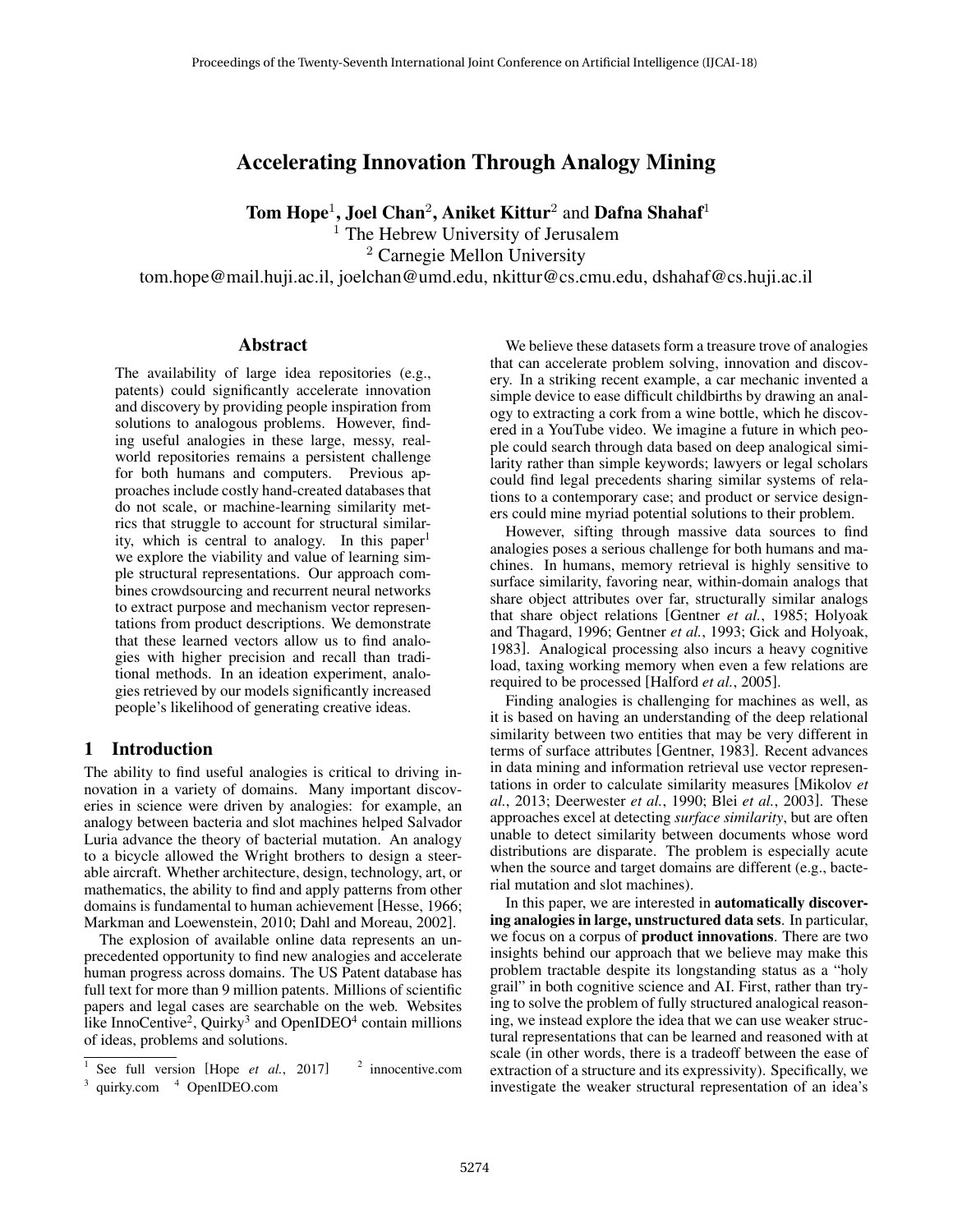*purpose* and *mechanism* as a way to find useful analogies. The second insight is that advances in crowdsourcing have made it possible to harvest rich signals of analogical structure that can help machine learning models learn in ways that would not be possible with existing datasets alone.

Our approach uses the behavioral traces of crowd workers searching for analogies and identifying the purpose and mechanisms of ideas, then developing machine learning models and similarity metrics suited for analogy mining. We demonstrate that our methods allow us to find analogies with higher precision and recall than traditional informationretrieval methods. In a user study, we show that we can generate far analogies that "inspire" participants to generate more innovative ideas than alternative baselines, increasing the relative proportion of positively-rated ideas by at least 25%.

# 2 Learning a Representation for Analogies

### 2.1 Motivation

Much work in computation analogy has focused on fully structured data, often with logic-based representations. For example [Falkenhainer *et al.*, 1989],

```
CAUSE(GREATER-THAN[TEMPERATURE(coffee),
TEMPERATURE (ice-cube)],
FLOW(coffee, ice-cube, heat, bar))
```
These representations, while very expressive, are notoriously difficult to obtain. In this section, our goal is to come up with a weaker representation that can be *learned*, while still being expressive enough to allow analogical mining.

Analogies between product ideas are intricately related to their *purpose* and *mechanism*. Informally, a product's purpose is "what it does, what it is used for", and a product's mechanism is "how it does it, how it works". The importance of purpose and mechanism is theoretically rooted in early cognitive psychology work on schema induction, which define the core components of a schema as a goal and proposed solution to it [Gick and Holyoak, 1983]. More recently, the practical value of defining a problem schema as a purpose and mechanism has been demonstrated to have empirical benefits in finding and using analogies to augment idea generation [Yu *et al.*, 2016b; 2016a; 2014b; 2014a].

Separating an idea into purpose and mechanisms enables core analogical innovation processes. Assume (for the moment) that we have for each product i two vectors,  ${\bf p}_i$  and  ${\bf m}_i$ , representing the product's purpose and mechanism, respectively. Using this representation, we can apply rich queries to our corpus of products, such as:

*Same purpose, different mechanism*. Given the corpus of all products  $P$ , a product i with (normalized) purpose and mechanism vectors  $\mathbf{p}_i$ ,  $\mathbf{m}_i$ , and distance metrics  $d_p(\cdot, \cdot), d_m(\cdot, \cdot)$  between purpose and mechanism vectors (respectively), solve:

argmin  $_{\tilde{\mathbf{i}}} d_p(\mathbf{p}_i, \mathbf{p}_{\tilde{i}})$  s.t.  $d_m(\mathbf{m}_i, \mathbf{m}_{\tilde{i}}) \geq \text{threshold},$  (1)

*Same Mechanism, different purpose (re-purposing)*. Solve:

$$
\operatorname{argmin}_{\tilde{\mathbf{i}}} d_m(\mathbf{m}_i, \mathbf{m}_{\tilde{i}}) \quad s.t. \ d_p(\mathbf{p}_i, \mathbf{p}_{\tilde{i}}) \ge \text{threshold} \tag{2}
$$

Importantly, our dataset of product descriptions contains noisy texts, often written informally by non-professional people. In these texts product descriptions are often lacking detail or are ill-defined. To automatically describe a product in How does the product work? What is the product good for?

| *Amazing <b>Pillow</b> *                                                                                 | *Amazing Pillow*                                                                                           |
|----------------------------------------------------------------------------------------------------------|------------------------------------------------------------------------------------------------------------|
| *A pillow combined with alarm clock, bluetooth, sensors                                                  | *A pillow combined with alarm clock, bluetooth, sensors and<br>more features to improve and monitor sleep. |
| and more features to improve and monitor sleep.<br>*Wake up comfortably with <b>built in alarm clock</b> | * Wake up comfortably with built in alarm clock                                                            |
| *Track sleep patterns<br>* Built in blind fold with led lights and sensors                               | * Track sleep patterns<br>*Built in blind fold with led lights and sensors                                 |
| *Full support for any kind of sleeper                                                                    | * Full support for any kind of sleeper                                                                     |
| * Alarm includes led lighting, vibrations and built in headphones<br>for comfort.                        | *Alarm includes led lighting, vibrations and built in headphones<br>for comfort.                           |
|                                                                                                          |                                                                                                            |

Figure 1: Collecting purpose, mechanism annotations.

terms of a richer, formal functional model such as in engineering research [Hirtz *et al.*, 2002; Ookubo *et al.*, 2007] would require an inordinate amount of meticulous data annotation and collection by professional engineers.

# 2.2 Data

Innovation Corpus. We test our approach with a corpus of product descriptions from Quirky.com, an online crowdsourced product innovation website. Quirky is representative of the kinds of datasets we are interested in because it is large (at the time of writing, it hosts upwards of 10,000 product ideas, of which our corpus included 8500), unstructured (ideas are described in natural language), and covers a variety of domains which makes cross-domain analogies possible.

Collecting Purpose and Mechanism Data. We needed to collect analogy-specific data to train our model. We aim to develop a lightweight task that avoids complex structured representations, so we can scale up the collection of annotations through the use of crowdsourcing [Kittur *et al.*, 2008]. We show Amazon Mechanical Turk (AMT) crowd workers a product description, asking them to annotate the parts of the text related to the purposes and mechanisms of the product. We frame the problem in simple terms, guiding workers to look for chunks of text talking about "what the product does, what it is good for" (purposes), and "how it works, what are its components" (mechanisms). See Figure 1.

# 2.3 Method

#### Extracting Purpose and Mechanism vectors

In this section, we describe our approach to learning to extract purpose and mechanism product representations. We begin with a set of N training product texts  $\mathcal{X}_N$  =  $\{x_1, x_2, \ldots, x_N\}$ , where each  $x_i$  is a variable-length sequence of tokens  $(x_i^1, x_i^2, \dots, x_i^T)$ . For each document  $\mathbf{x}_i$ , we collect a set of  $K$  purpose annotations and  $K$  mechanism annotations, where  $K$  is the number of workers who annotate each document. We define the *purpose annotation* to be a binary vector  $\tilde{\mathbf{p}}_{i_k} = (\tilde{p}_{i_k}^1, \tilde{p}_{i_k}^2, \dots, \tilde{p}_{i_k}^T)$  of the same length as  $\mathbf{x}_i$ , with  $\tilde{p}_{i_k}^j = 1$  if token  $x_i^j$  is annotated as purpose by annotator  $k, \tilde{p}_{i_k}^j = 0$  if not. In the same way, we denote the *mechanism annotation* with  $\tilde{\mathbf{m}}_{i_k} = (\tilde{m}_{i_k}^1, \tilde{m}_{i_k}^2, \dots, \tilde{m}_{i_k}^T)$ .

We apply a simple and soft aggregation of the  $K$  annotations. In simple terms, we look at all words that were annotated, and take a TF-IDF-weighted average of their GloVe [Pennington *et al.*, 2014] word vectors (pre-trained on Common Crawl web data), resulting in weighted-average vectors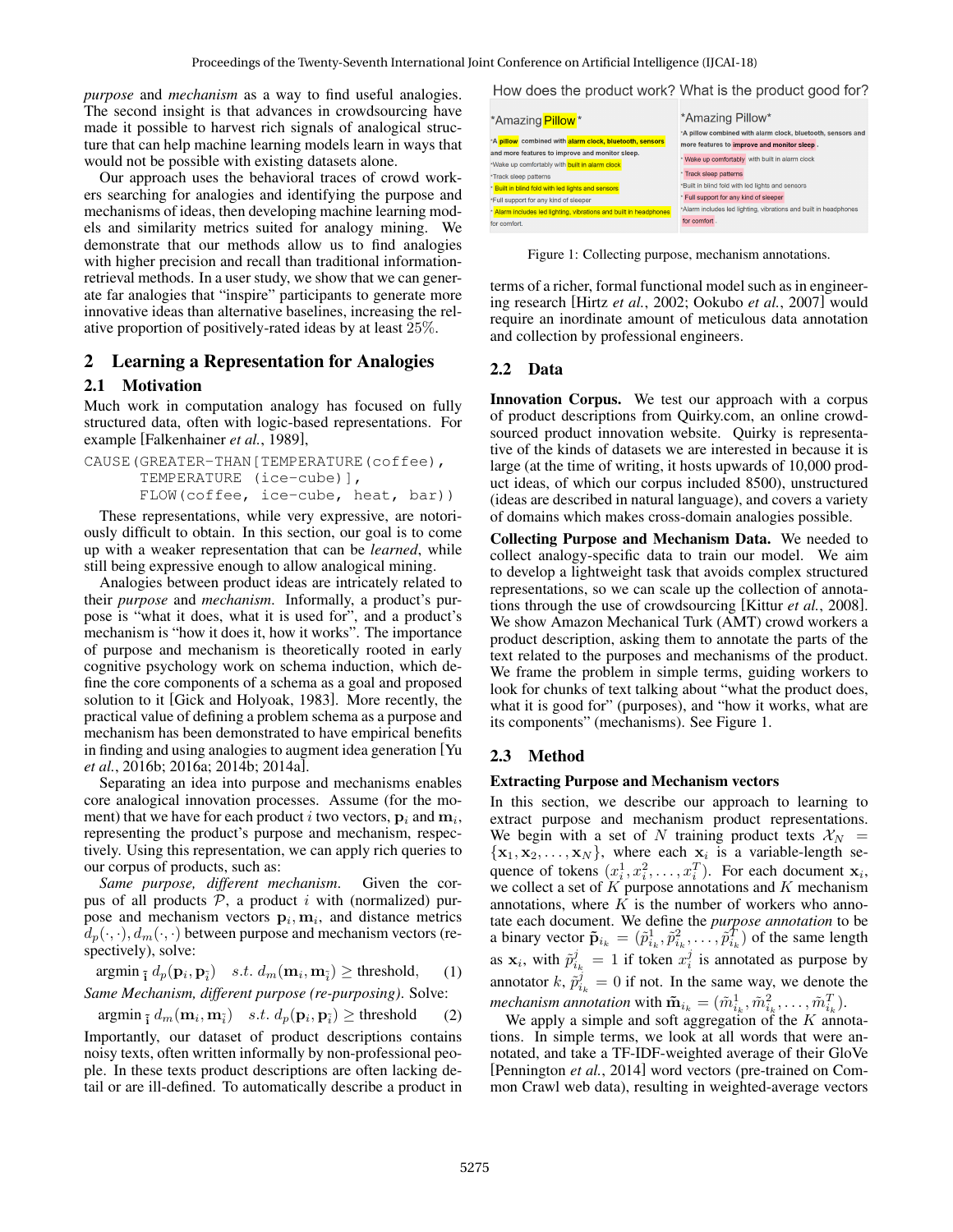$\mathbf{p}_i \in \mathbb{R}^{300}$  and  $\mathbf{m}_i \in \mathbb{R}^{300}$  for purpose and mechanism annotations, respectively. We consider  $\mathbf{p}_i, \mathbf{m}_i$  to be *target* vectors we aim to predict for unseen texts. By concatenating all annotations and weighting by TF-IDF, we naturally assign higher impact to words considered important by all annotators with respect to purpose/mechanism.

#### Learning purpose and mechanism

We now have N training product texts  $\mathcal{X}_N$  =  ${x_1, x_2, \ldots, x_N}$ , and N corresponding target tuples  $\mathcal{Y}_N = \{(\mathbf{p}_1, \mathbf{m}_1), (\mathbf{p}_2, \mathbf{m}_2), \dots, (\mathbf{p}_N, \mathbf{m}_N)\}.$  We represent each  $x_i$  with its pre-trained GloVe vectors,  $w_i$ . Our goal is to learn a function  $f(\mathbf{w}_i)$  that predicts  $(\mathbf{p}_i, \mathbf{m}_i)$ . To this end, we model  $f(\cdot)$  with a Recurrent Neural Network as that takes as input the variable-length sequence  $w_i$ , processes it with a bidirectional RNN (BiRNN) to form a shared document representation. Following this layer, more layers are added to extract two separate product and mechanism representations  $\hat{\mathbf{p}}_i$ ,  $\hat{\mathbf{m}}_i$ , finally predicting the targets  $(\mathbf{p}_i, \mathbf{m}_i)$  in a multipleoutput regression setting. We qualitatively examine what our representations learned by finding words in our vocabulary that are close to the purpose/mechanism representations (see [Hope *et al.*, 2017] for details). For example, for a yogurt making machine, we obtain "pump, steel, electric" for mechanism and "food, produce, concentrate" for purpose.

# 3 Evaluation: Analogies

We begin with evaluating the predicted  $\hat{\mathbf{p}}_i$ ,  $\hat{\mathbf{m}}_i$  in the context of their ability to capture distances that reflect analogies, which is the primary focus of this paper. To do so, we first create a dataset of analogies and non-analogies.

#### 3.1 Collecting Analogies via Crowdsourcing

We crowdsourced analogy finding within a set of about 8000 Quirky products. AMT crowd workers used our search interface to collect analogies for about 200 seed documents. Median completion time for each seed was 7 minutes. Pairs that were tagged as matches became positive examples in our analogy dataset. Borrowing from information retrieval, we assume that people read the search results sequentially, and treat the implicitly rejected documents (i.e., documents that were not matches, despite appearing before matches) as negatives. To further increase the chance that the document has actually been read, we restrict ourselves to the top-5 results.

**Results.** We rank all pairs in the test data ( $N = 2500$ , with training done on about 5500 products) based on their distances, according to various metrics including our own, and measure precision and recall @ K results. Across all levels of K – top-%1, %5, %10, %15, %20, %25 – our approach outperformed the baselines. As an example, our approach is able to obtain precision  $\omega$  top- $\%$ 1 of 0.74, while standard approaches such as TF-IDF, average of GloVe word vectors with TF-IDF weighting, LDA and LSA and yield only 0.63, 0.61, 0.43, 0.41, respectively. See [Hope *et al.*, 2017] for full results. Note that a considerable portion of test product pairs were tagged by workers as analogies despite having only surface similarity, likely due to the strong tendency towards surface features in analogical retrieval [Gentner *et al.*, 1993]. This created mislabeled positive examples that favor the surface-based baselines.

### 4 Evaluation: Ideation by analogy

Since a major application of the enhanced search and retrieval capabilities of analogy is enhanced creativity, we now evaluate the usefulness of our algorithms. We examine the degree to which our model's retrieved output improves people's ability to generate creative ideas, compared to other methods. To do so we use a standard ideation task in which participants redesign an existing product [Ullman, 2002], and are given inspirations to help them – either from our approach, a TF-IDF baseline, or a random baseline. See Figure 2 for an example task given to crowdworkers (here, a cell phone charger case). The middle part shows the top 3 inspirations per condition.

Our assumption is that our approach will help users explore more diverse parts of the design space (that are still relevant). We hypothesize that our approach will lead to better results than the TF-IDF baseline (highly relevant but non-diverse) and the random baseline (highly diverse but low relevance).

# 4.1 Experiment Design

We recruited 38 AMT workers to redesign an existing product, a common creative task in design firms [Ullman, 2002]. To ensure robustness of effects, the experiment included 12 different "seed" products. Participants were paid \$1.5. To maximize statistical power, we utilized a within-subjects design with a single manipulated factor, *inspiration type*:

- ANALOGY: For each seed product we find 12 inspiration products with similar purposes but far mechanism. We use a combination of clustering by the purpose metric  $d_p(\cdot, \cdot)$ and diversification by mechanism metric  $d_m(\cdot, \cdot)$  with a MAX-MIN diversification approach [Ravi *et al.*, 1994].
- BASELINE: SURFACE: participants receive product inspirations retrieved using TF-IDF, by finding the top 12 products similar to the seed. This baseline is meant to simulate current search engines.
- BASELINE: RANDOM: participants receive 12 product inspirations randomly sampled from our product corpus.

Participants completed the redesign task under each of the 3 inspiration type conditions. The order of conditions was counterbalanced to prevent order effects. To ensure unbiased permutations, we used the Fisher-Yates shuffle.

Since prior work has shown that people benefit more from analogies if they receive them after ideation has begun [Tseng *et al.*, 2008], the ideation task proceeded in two phases: 1) generating ideas unassisted for one minute, then 2) receiving 12 inspirations and generating more ideas for 6 minutes. The inspirations were laid out in four pages, 3 inspirations per page, and the users could freely browse them.

Figure 2 provides an overview of the experiment and an excerpt from the data. The task was to redesign a cell phone charger case. The SURFACE baseline retrieves products that are very phone-related. In contrast, our algorithm retrieves diverse results such as a human pulley-powered electricity generator suit. The bottom of the figure shows ideas generated by users in each condition. Interestingly, the user exposed to our approach suggested a case that generates power using movement, potentially inspired by the suit.

### 4.2 Results

Measures. Following [Reinig *et al.*, 2007], we measured creative output as the rate at which a participant generates good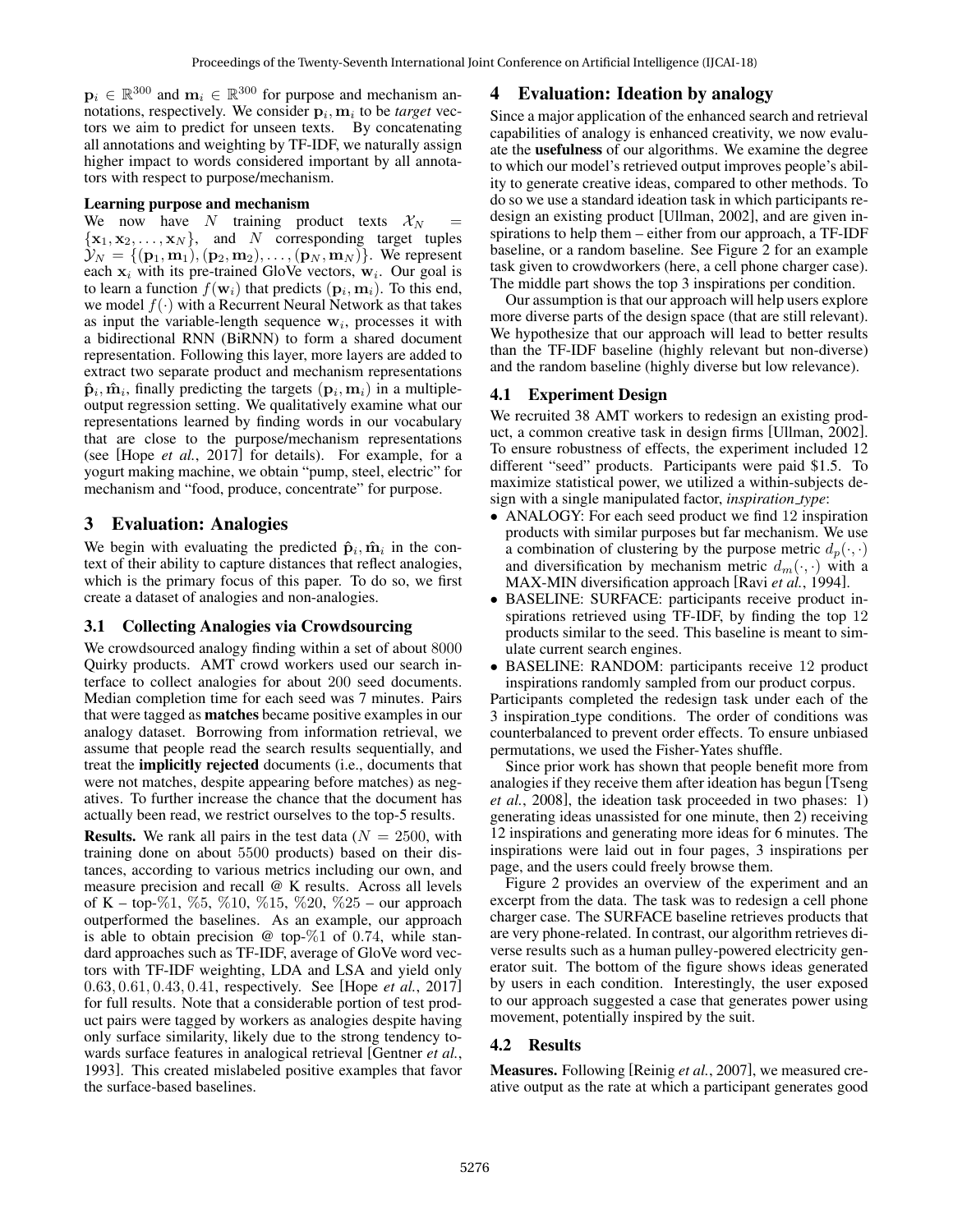

Figure 2: Overview and excerpts of the ideation experiment. Top: Seed product. Workers were asked to solve the same problem in a different way. Middle: Top 3 inspirations for each of the conditions. Note that the TF-IDF baseline returns results from the same domain, while our method returns a broader range of products. Bottom: Ideas generated by users exposed to the different conditions.

ideas. We recruited five graduate students to judge each idea generated by our participants as good or not. Our definition of "good" follows the standard definition of creativity in the literature as a combination of novelty, quality, and feasibility [Runco and Jaeger, 2012]. Each judge was instructed to judge an idea as good if it satisfied all of the following criteria: 1) it uses a different mechanism/technology than the original product (novelty), 2) it proposes a mechanism/technology that would achieve the same purpose as the original product (quality), and 3) could be implemented using existing technology and does not defy physics (feasibility).

Agreement between the judges was substantial (Fleiss kappa 0.51), lending our measure of creativity acceptable inter-rater reliability. The final measure of whether an idea was good or not was computed by thresholding the number of votes, so that good = 1 if at least  $k$  judges rated it as good. We report results for both liberal and strict settings  $k = 2, 3$ .

Evaluation. In summary, across both liberal and strict settings, our approach was able to generate a considerably large relative positive effect leading to better ideas, both in terms of the absolute number of positively-rated ideas and in terms of proportions. For  $k = 2$ , the proportion of good ideas in our condition was  $46\%$  ( $N = 105$ ). Next was the random baseline with 37% (49), and finally the TF-IDF baseline achieved 30% (N=54). These results are significant by a  $\chi^2$  proportion test ( $p \leq .01$ ). For  $k = 3$  (majority vote), the proportion of good ideas in our condition was  $38\%$  ( $N = 118$ ), the random baseline had 22% (68), and the TF-IDF baseline achieved 21% (N=63), with  $p < .01$ .

In addition, to model confounding factors, we used a generalized linear mixed model with a fixed effect of inspiration condition, and random effects of participant and seed (to model within-participant and within-seed dependencies between ideas). Here too, our method led to a significantly higher probability for good ideas. For  $k = 2$ , pr(Good) =  $0.71, 95\%$  confidence interval = [0.48, 0.87] in our condition. TF-IDF had  $pr(Good) = 0.28$  [0.16, 0.44], and random had pr(Good) = 0.27 [0.16, 0.41]. For  $k = 3$ , we had pr(Good) = 0.56, [0.36, 0.75]. TF-IDF had  $pr(Good) = 0.16$  [0.08, 0.27], and random had pr(Good) =  $0.14$  [0.08, 0.24], B =  $-1.94$ ,  $p < .01$  vs. TF-IDF, and B =  $-2.05, p < .01$  vs. random.

#### 5 Discussion and Conclusion

In this paper, we sought to develop a scalable approach to finding analogies in large, messy, real-world datasets. We explored the potential of learning and leveraging a weak structural representation (i.e., purpose and mechanism vectors) for product descriptions. We use crowdsourcing to obtain purpose/mechanism annotations, and use an RNN to learn purpose and mechanism vectors for each product. We demonstrate that these learned vectors allow us to find analogies with higher precision than traditional information-retrieval similarity metrics like TF-IDF, LSA, GloVe and LDA.

Our ideation study further illustrates the effectiveness of our approach: participants had a higher likelihood of generating good ideas for the redesign ideation task when they received inspirations from our method, compared to a traditional (TF-IDF) baseline or random sampling approach. From a psychological perspective, the benefits of our inspirations are likely due to our approach's superior ability to sample diverse yet still structurally similar inspirations, since diversity is a known robust booster for creative ability [Chan and Schunn, 2015]. The TF-IDF approach yielded inspirations likely to be relevant but also homogeneous, while the random approach yields diversity but not relevance.

While moving to a "weak" structural representation based on purpose and mechanism significantly increased the feasibility of analogy-finding, extensions may be necessary to generalize to other domains besides product descriptions. For example, our purpose and mechanism vectors did not distinguish between higher and lower level purposes/mechanisms, or core/peripheral purposes/ mechanisms, and also did not encode dependencies between particular purposes/mechanisms. These are potentially fruitful areas for future work.

#### Acknowledgments

This work was supported by NSF grants CHS-1526665, IIS-1149797, IIS-1217559, Carnegie Mellon's Web2020 initiative, Bosch, Google, ISF grant 1764/15 and Alon grant. Dafna Shahaf is a Harry&Abe Sherman assistant professor.